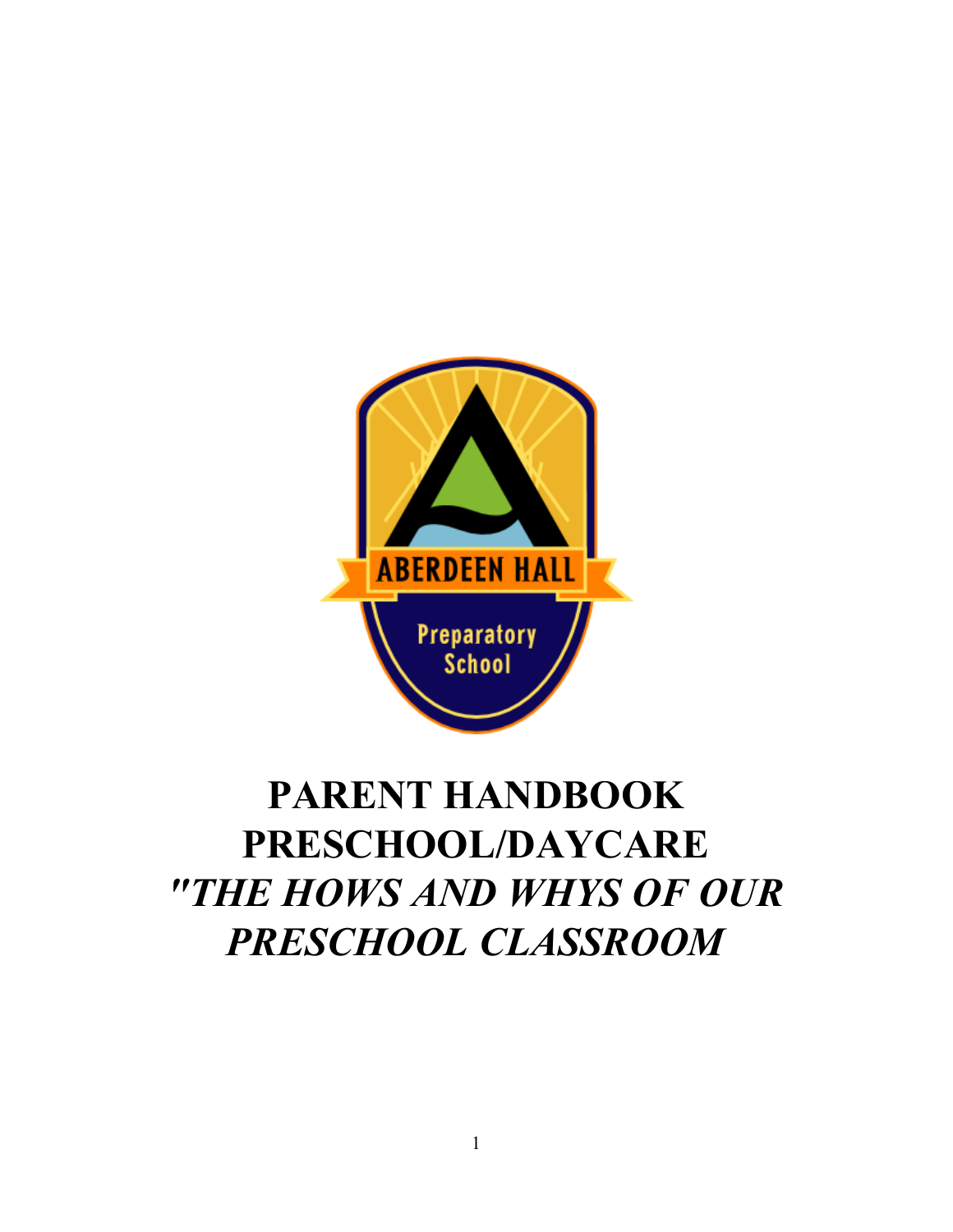

## **Aberdeen Hall Preparatory School Parent Handbook Preschool**

950 Academy Way, Kelowna, British Columbia, Telephone: (250) 491-1270 Fax: (250) 491-1289 Web Site: [www.aberdeenhall.com](http://www.aberdeenhall.com/)

# **OUR MISSION STATEMENT**

Our staff, being Early Childhood Educators and Montessori teachers, plan classrooms that are prepared environments to encourage children to explore learning through hands-on experience. It is our plan to provide this environment in an atmosphere that promotes a caring attitude towards others and the environment and develops independence in a gentle way.

## **GOALS**

As teachers, the way we interact with individual children, and with large groups, should show parents/guardians how much we truly enjoy working with these young children.

We believe that children deserve our respect, friendship and protection.

We believe that we, as teachers, are not substitutes for parents, but rather supplements to them. We believe that, as in the great Montessori triangle, the child is most important.

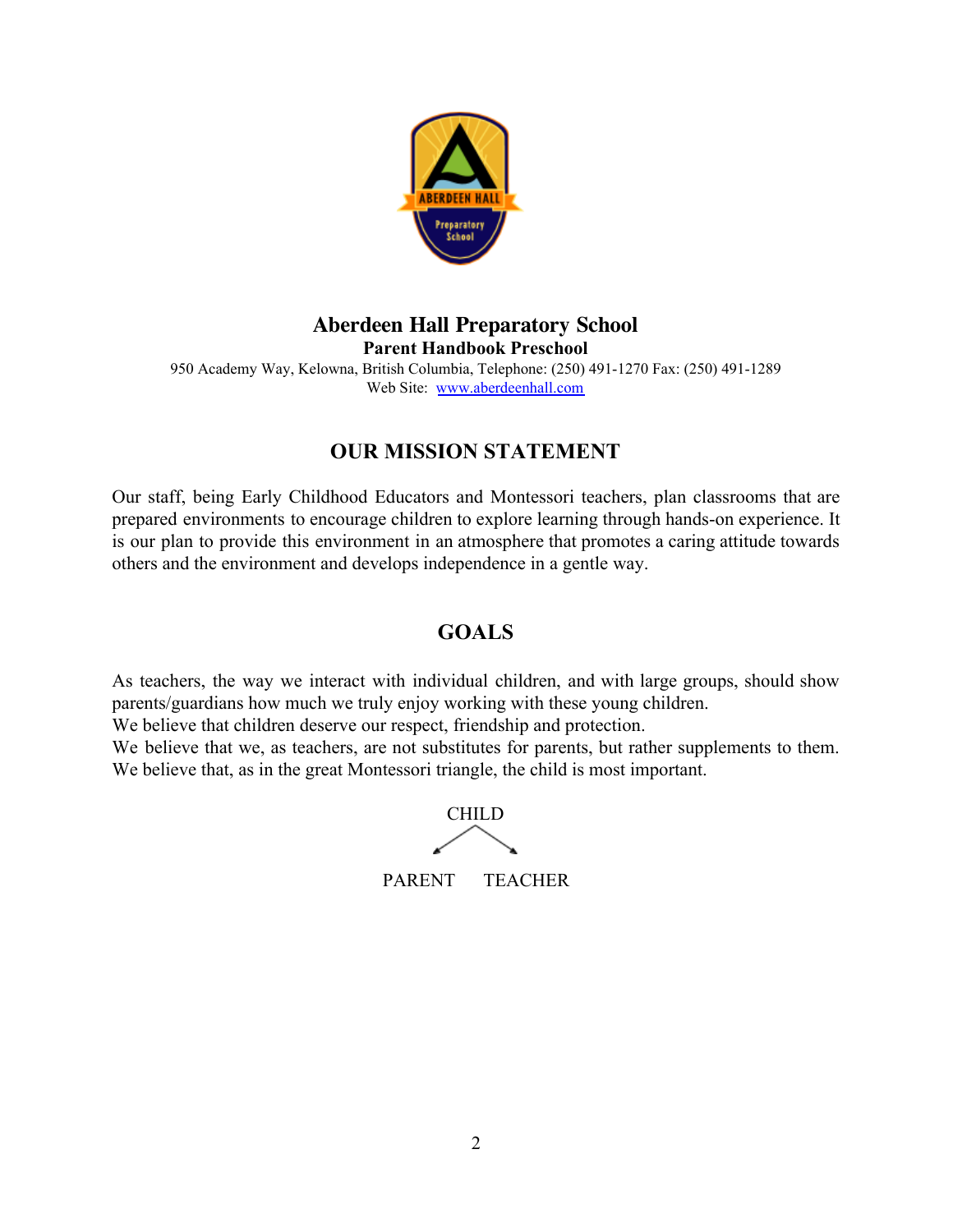## **SCHOOL DAY PROCEDURES**

Our staff plans to start each day with a growth mindset and with positivity. Before each class your child will be met with a welcoming handshake, greeting and smile. We want each child to feel confident and secure here.

- 1. Morning Modern Montessori Preschool begins 8:45 am and finishes at 11:45 am
- 2. Daycare begins at 11:45 am and finishes at 3:45 pm.
- 3. Extended Daycare runs from 3:45pm-5:00pm

It is very important that the children arrive on time and are picked up promptly. *Children that are not are not picked up on time will be taken to the daycare and parents will be charged accordingly.*

To assist working parents and those with children in the higher grades, preschoolers can be dropped off from 8:15 am. Please discuss drop-off time with your preschool teacher.

Upon arrival and dismissal, the children should be encouraged to manage their own coats and outdoor footwear. Parents are asked to encourage children to be independent with shoes and jackets. The drop-off and pick-up persons must initial the sign-in /out forms available and note the time. We ask that adults refrain from gathering and visiting outside the classroom doors.

Please note students must be signed in and out by an authorized adult (person 19 years or older). Senior school siblings (grades 9-12) may sign in/out a preschooler if parents have provided written permission.

Only those persons you authorize, in writing, may pick up your child from the school. If you wish to have someone pick-up your child that is not a parent or an emergency contact please email your homeroom teacher and the junior reception, Robyn Roffey, at robyn.roffey@aberdeenhall.com and they will be added to your MySchool pickup list. Teachers may request identification from your pick- up contact if they have never met them before, please let your pick-up contact know in advance. If emergencies arise and plans change at the last minute, please call us. This policy is for your child's protection and your peace of mind.

## **FORMS REQUIRED**

We are required by law to keep a file on each child at the school. It must include an **Application form with full names, sex, date of birth, addresses, phone numbers, and date of enrolment, an Emergency Form with medical insurance plan number, immunization status, an Emergency Release Form, and a completed Emergency card.** These forms must be filled out and in our files the first day of school. PLEASE KEEP THIS INFORMATION UP TO DATE!

Section 1 Forms

- Application Form (includes the date of enrolment)
- [Emergency Google Form](https://docs.google.com/forms/d/e/1FAIpQLSfiygzw7YA2qZRz7j0Ddos49_pbuuR1DSnL0YEfDu-hWh4rzA/viewform?usp=sf_link) (includes emergency release contact, immunization status, medical practitioner and more)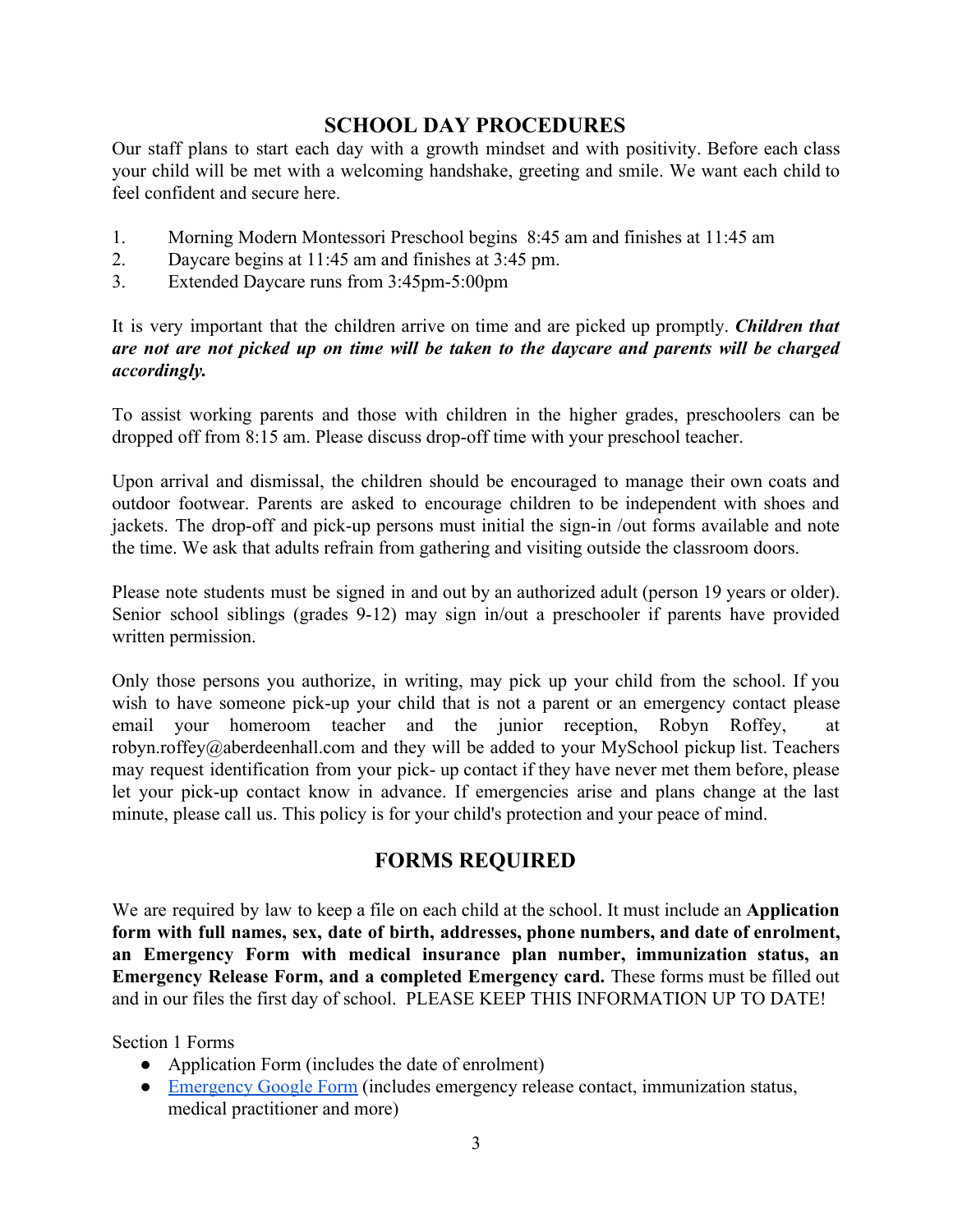**[Transition to Preschool Questionnaire Google Form](https://docs.google.com/forms/d/e/1FAIpQLSemhalNEzLva03WPXrh6sE7eLbLksDv9H0FgNi_UFLtxV9FEQ/viewform?usp=sf_link) for homeroom teacher** 



## **SCHOOL UNIFORMS**

The school uniform for preschool students consists of navy and white. Students may wear navy shorts/skorts/school plaid tunic or navy pants and a white or navy polo shirt. Navy ankle socks are worn with the pants and shorts, and navy knee high socks or leotards are worn with the skorts and tunics. The school crested sweaters, cardigans, pull-over v-necks or vests, polo shirts and the plaid tunic are available for purchase from the uniform shop. All of the other items may be purchased from a store of your choice. Outdoor shoes or a substantial shoe are required for outdoor play (this can be a runner). For class time each child needs to have a pair of indoor shoes that are light-weight and easy to put on. Rubber-soled, canvas slip-on runners are best and will serve as "gym shoes" as well.

*A change of clothing, labelled in a plastic bag should always be in your child's basket.*

## **HEALTH/IMMUNIZATION**

At this time, it is not required by law for children to be immunized. However, if your family chooses not to then we must have a written statement saying so on the Emergency Form. These families must also know that if a serious disease outbreak occurs then we would have to follow the direction of the Ministry of Health if they request that non-immunized children be excluded from the Preschool/Daycare setting for a time.

We require the immunization status for each child, this is a Health Unit requirement. For the protection of all children please ensure that your child's immunization schedule is kept up to date.

It is important that parents recognize when their child is ill and needs to stay at home. If your child is acting unwell (unable to join in group activities and play outside), has an infectious condition, including a temperature above normal, a severe rash, discharge from eyes or nose, or a cough then he/she should be kept at home. Please refer to the following Interior Health web link for information on *[A Quick Guide to Common Childhood Diseases.](http://www.health.gov.bc.ca/library/publications/year/2001/PHN144.pdf)*

Please inform the Preschool staff of chronic health problems, allergies, or diet restrictions. Parents must work with the school to provide an emergency health plan for those students who may present a severe allergic reaction. It is also a good idea to inform teachers of any major upsets at home, such as the death of a family member or lost pet etc., so that we can respond appropriately to the child's behaviours and needs. All information will be kept confidential.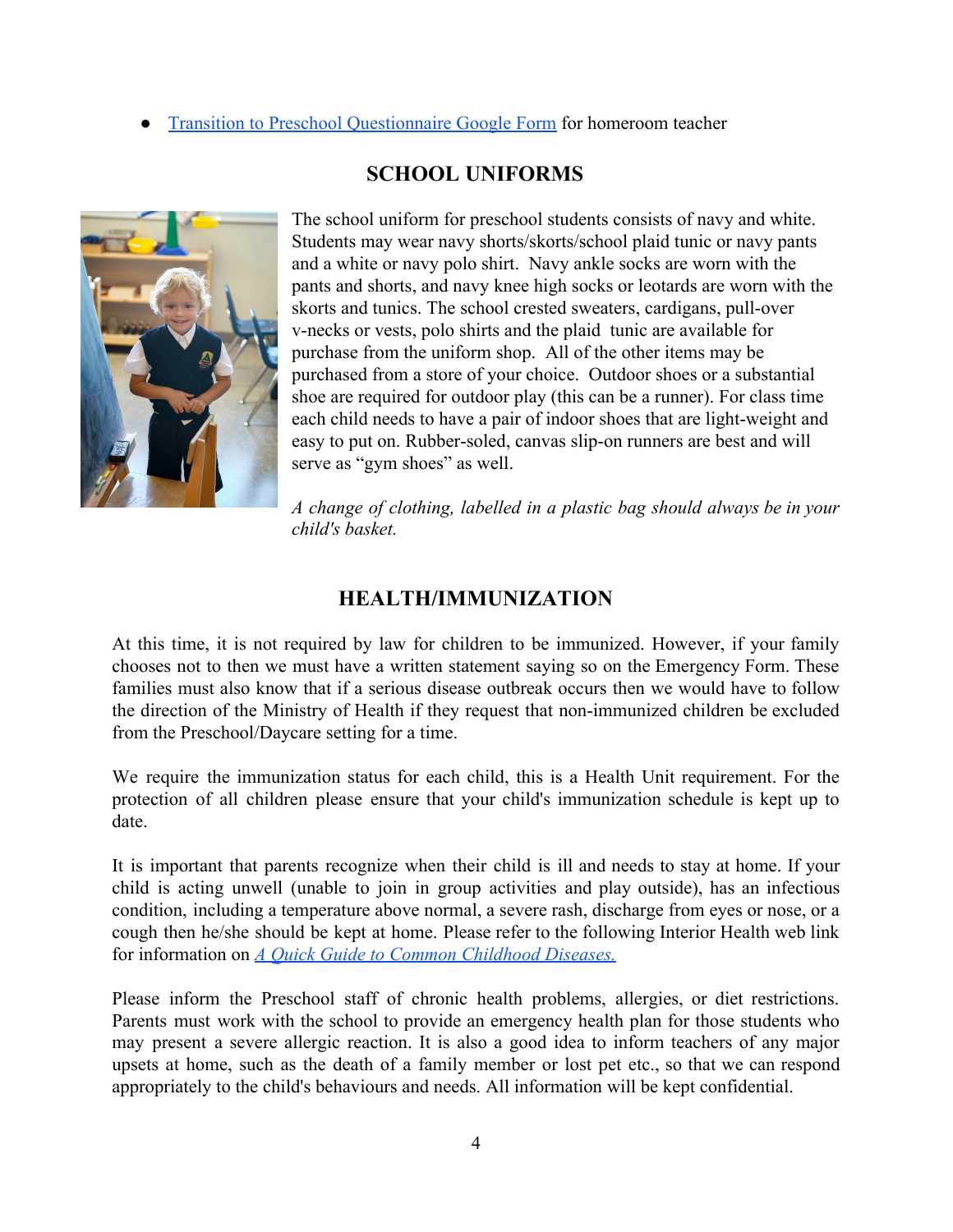Please see our Parent Handbook for schooling information around COVID 19

## **MEDICATION**

If your child is on medication, please provide **[consent to administer the medication](https://drive.google.com/file/d/1Fs4IUZzvym2XG3Cxub6Q9eN9gz777U7I/view?usp=sharing)** form to the homeroom teacher. *No medication can be administered without written consent.* All medication provided to the school must be in the original, labelled container. When the medication is administered the date, time and amount will be recorded. Any child with anaphylaxis must complete an **[emergency plan](https://drive.google.com/file/d/1L5s6tPu2DTKRkdgBHgYPQfIUwKG7PhfW/view)**.

## **ALLERGY ALERT**

The school is committed to making its environment a safe one for all students. In speaking on this issue as a staff and with Health professionals, we have decided to place a **ban on nuts** within our school because of the extremely toxic nature of this allergy with some of our students. We feel it prudent as a "school family" to not take any chances whatsoever.

Please take a moment to ensure that all snacks brought to class are free of nuts. Thank you for doing your part to keep the school environment safe for all students. Unfortunately, we cannot guarantee that all food brought into the school is nut-free.

## **HEAD LICE**

From time to time the school will report a case of Head Lice in a class. The school asks that parents do not send their child to school until they have received one Interior Health recommended treatment. Please see the Interior Health "Recommended Treatments" [http://www.interiorhealth.ca/YourHealth/SchoolHealth/HeadLice/Documents/Head\\_Lice\\_Manag](http://www.interiorhealth.ca/YourHealth/SchoolHealth/HeadLice/Documents/Head_Lice_Management.pdf) [ement.pdf](http://www.interiorhealth.ca/YourHealth/SchoolHealth/HeadLice/Documents/Head_Lice_Management.pdf). If a child is found to have lice at school the school's policy is to call the parents and ask them to collect their child so that treatment can begin as soon as possible. The school's foremost concern is for the well being of the student so will ensure that the situation is dealt with sensitively.

## **TOILET TRAINING**

We require children to be toilet trained prior to attending classes including being out of diapers and pull-ups. We are aware that some may need help with toileting.

## **SNACKS/LUNCHES**

Parents are encouraged to pack healthy snacks and lunches for their child (according to Canada's Food Guide) items such as fresh fruits, vegetables, cheese, crackers, dried fruit, or health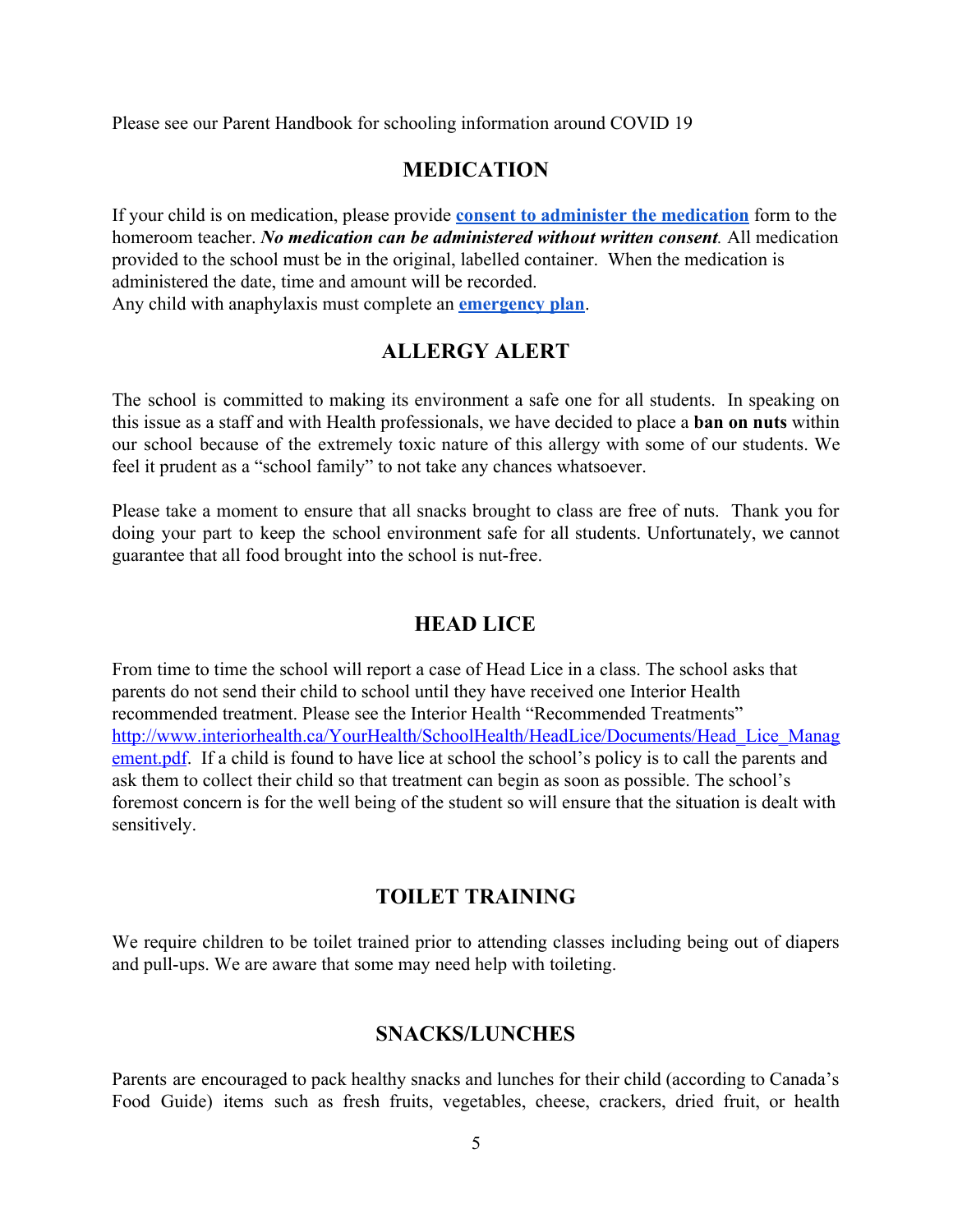cookies. Interior Health has some wonderful resources and ideas for smart and healthy snack and lunch ideas, please see:

- **Boost [Nutrition](https://www.interiorhealth.ca/YourEnvironment/ChildCareFacilities/Documents/FS-Boost%20Nutrition%20in%20Your%20Menu.pdf) in Your Menu**
- Smart Snacking in [Childcare](https://www.interiorhealth.ca/YourEnvironment/ChildCareFacilities/Documents/FS-Smart%20Snacking%20in%20Child%20Care%20Settings.pdf) Settings
- Food [Activities](https://www.interiorhealth.ca/YourEnvironment/ChildCareFacilities/Documents/FS-Food%20Activities%20for%20Young%20Children.pdf) for Young Children
- [Healthier](https://www.interiorhealth.ca/YourEnvironment/ChildCareFacilities/Documents/Healthier%20Home%20Baking.pdf) Home Baking
- Pack and Go [Lunches](https://www.interiorhealth.ca/YourEnvironment/ChildCareFacilities/Documents/FS-Pack%20and%20Go%20Lunches.pdf)
- Pack and Go [Snacks](https://www.interiorhealth.ca/YourEnvironment/ChildCareFacilities/Documents/FS-Pack%20and%20Go%20Snacks.pdf) ● Pack a Safe [Lunch](https://www.interiorhealth.ca/YourEnvironment/ChildCareFacilities/Documents/FS-Pack%20a%20Safe%20Lunch.pdf)

Don't forget, **no nuts!** Parents can also utilize the school's Fun Lunch program that operates during the week (Due to COVID this program is currently not operating, details to follow). Information about the program is sent home at the beginning of each term, please see the website for more details, [www.aberdeenhall.com.](http://www.aberdeenhall.com/) Our Staff will model and promote healthy eating habits, they will also ensure that the food and drink given to a child is sufficient in quality and quantity to meet the development needs of the child. Staff will ensure clean drinking water is available at all times and contact families if their child needs a higher quantity of daily snacks or bigger lunch. Parents should provide a labelled water bottle. Any special instruction regarding the child's diet should be recorded on the Preschool Emergency Form.

## **SLEEP REQUIREMENTS**

Staff will review the sleep requirements of individual children via the Preschool Questionnaire. All preschool students take part in [Recharge Time](https://docs.google.com/document/d/1MCa4Lxufrji7GgQjv9GV6b4EJRxObtlxmRRpTfSesGY/edit) midday. Sleep mats are provided for all students and parents are asked to bring a [sheet](https://www.bedbathandbeyond.ca/store/product/halo-dreamnest-fitted-cotton-sheet-in-star-print/5291270?keyword=cot-sheet) and blanket for their child sealed in a large ziplock bag.

## **WITHDRAWAL POLICY**

It is the policy of the school that, should you be required to withdraw for any reason, the full year's tuition must be paid in full.

#### **TOYS**

For a variety of reasons, we do not allow students to bring toys, stuffed animals, gum, jewellery or cosmetics into the classroom. We ask that any of the above stay at home or in the car until after class. Teachers should not be held responsible for the loss of a treasured piece of jewellery. Nor should they have to work at getting your child's attention while he/she is focused on playing with the toy they brought from home.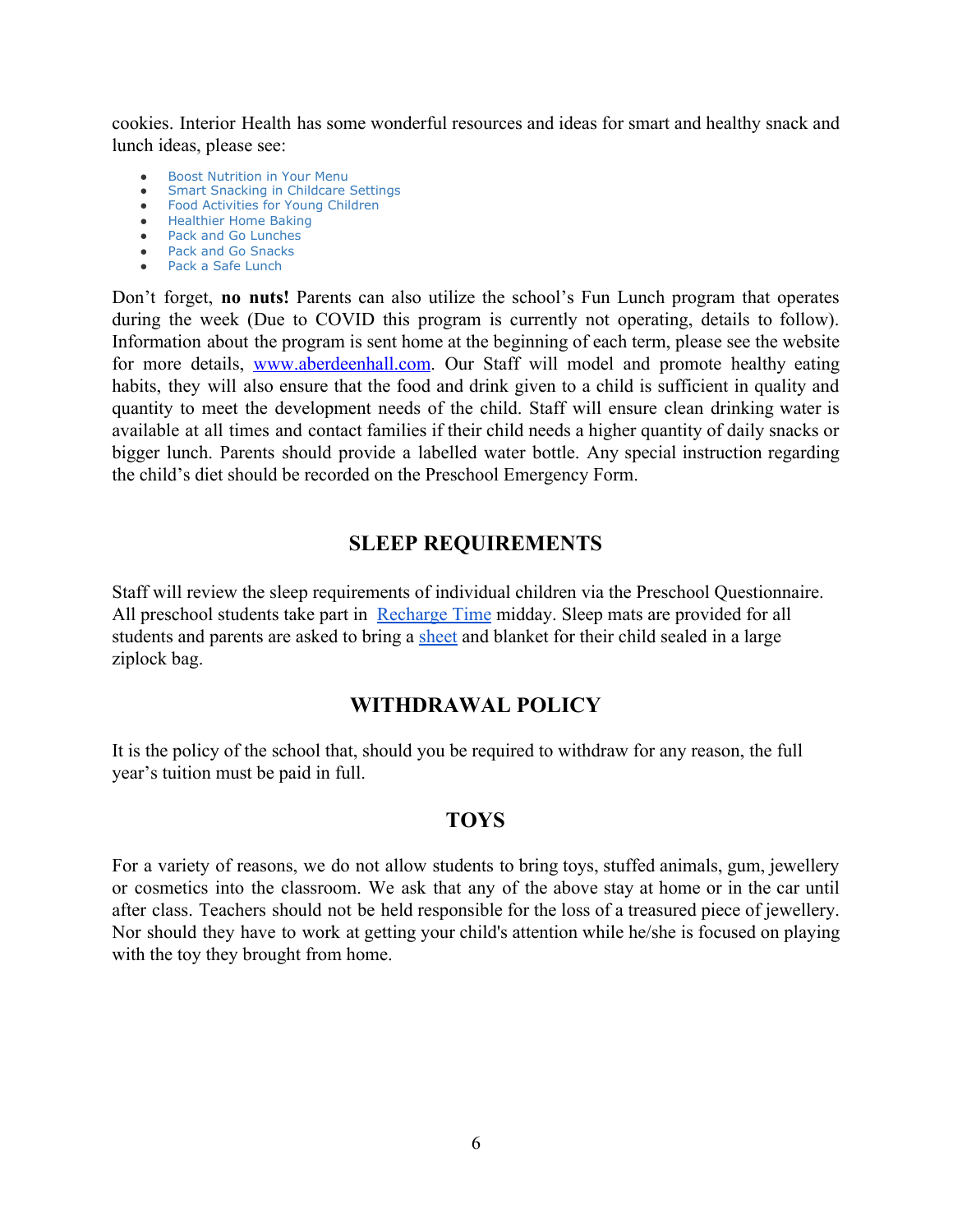## **COMMUNICATION**

Every Tuesday and Friday the 'Courier' will be emailed to you. This will provide you with information about what is happening at the school and with the Parent Guild. Parents or guardians who wish other members of their family to receive the Courier should email the office at [info@aberdeenhall.com](mailto:info@aberdeenhall.com) giving the person's email details and permission for the school to send them the information.

A monthly newsletter will also be emailed to you around the  $1<sup>st</sup>$  of each month. Please read these and inform nannies, sitters or carpool drivers. From time to time you will also receive email newsletters from the Head of School, school Principles or from school departments, these will also be posted on the webpage at [www.aberdeenhall.com.](http://www.aberdeenhall.com/) Please ensure the office is informed of changes to email addresses.

The best way to contact teachers is via their Aberdeen Hall email accounts:

madelaine.nichvalodoff@aberdeenhall.com

tiffani.weaver@aberdeenhall.com

cherie.wise@aberdeenhall.com

holly.hobbs@aberdeenhall.com

rebecca.glen@aberdeenhall.com

natasha.wood@aberdeenhall,com

candie.fraczyk@aberdeenhall.com

The preschool teachers also use Freshgrade to communicate with parents. You will be sent an email invite to join the school's Freshgrade account.

## **CONFERENCES/REPORT CARDS**

Report cards and parent conferences are scheduled in late fall and spring. It is not mandatory that parents participate in a conference, but teachers encourage it. Conferences provide both teachers and parents with an opportunity to share student's progress and observed development.

Individual conferences may be arranged at other times with a teacher. If, when you are at the school, you wish to confer with a teacher, please wait until they are not involved with the students, as we do feel that it is inappropriate to discuss children in their presence. Your child's work records are always available for your viewing.

#### *Please remember to share your concerns as well as your joys with your child's teachers so that they may be of better service to you and your child.*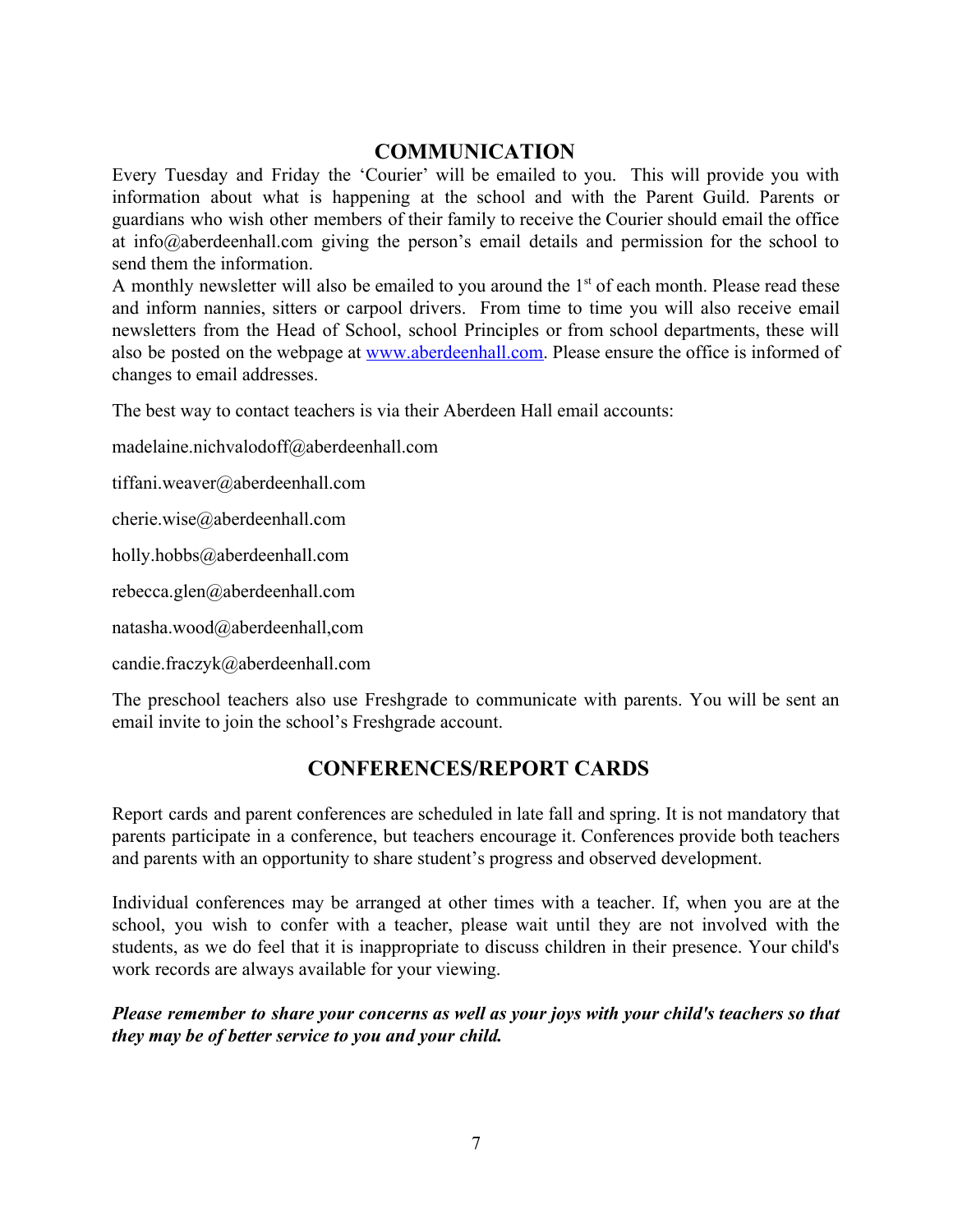## **CHILDREN'S WORK**

Your child will be bringing home their paperwork, such as art activities, printing practice, number work etc. If an art activity is not dry, we will send it home the next day. Please be reminded that paper does not always mean production! If your child does not bring paperwork home this means that they have been actively engaged in various activities and materials not requiring paper!

## **SHOW AND TELL**

Show and Tell times are limited. Suggestions for Show and Tell are:

- Articles pertaining to a class theme. (Newsletters will keep parents informed on these.)
- Things from nature leaves, shells, rocks, etc.
- Souvenirs from holidays postcards, flags, etc.
- Cultural articles anything from another culture or country including food.
- Family pictures, magazines, newspapers.
- Awards, achievements ribbons, trophies, etc.
- Pets. Children love to show off their pets. Please communicate with the teachers ahead of time.
- Books about real things nature, real things, people, events. We ask please that monster or scary storybooks be kept at home.
- Articles from the past old tins, tools, dishes, etc.
- Snack items that child wants to share.
- Plants and flowers.
- Any homemade item, especially if made by the student.
- New siblings, grandparents, etc.!
- TOYS AND STUFFED ANIMALS FROM THE BEDROOM ARE NOT APPROPRIATE SHOW & TELL ITEMS.

Please note during COVID Show and Tell may be cancelled, details to come.

# **DAILY OUTDOOR ACTIVITIES**

## **Active Play**

The children take part in daily activities that encourage the development of large and small muscle skills appropriate to their level of development.

#### **What is ACTIVE PLAY?**

Active play is physical activity which includes moderate to vigorous bursts of high energy, raises children's heart rate and may make them 'huff and puff' such as running or jumping. Active play consists of facilitated and un-facilitated games and activities.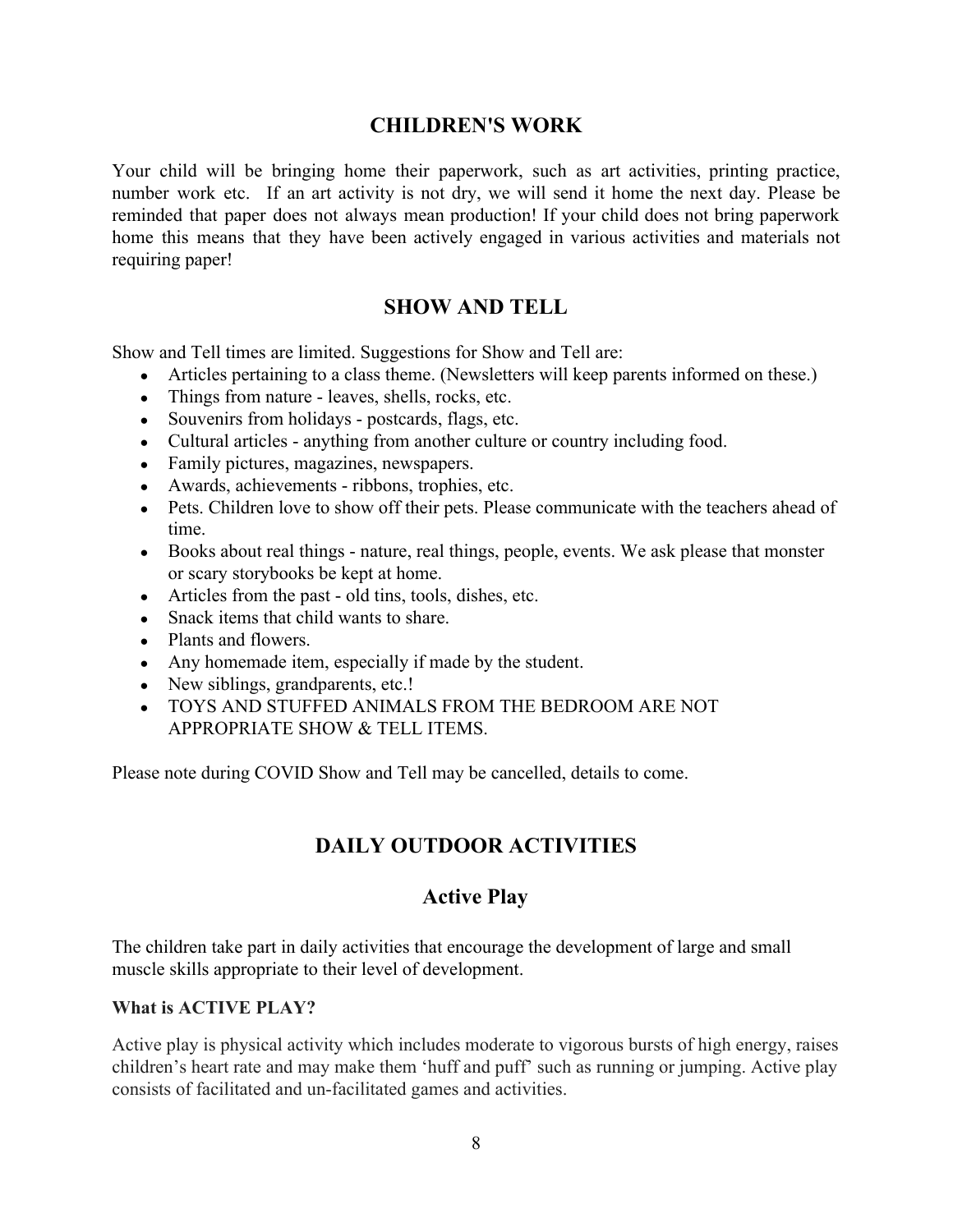#### **Why is ACTIVE PLAY Important?**

Active play helps to promote healthy growth and development and supports body control and movement. Active play can help build strong bones and muscles, improve balance, coordination and assists with the development of gross motor and fine motor skills. Active play also helps to promote children's confidence, improves concentration and thinking and learning skills and provides opportunities to develop social skills and make friends.

- 1) Weather permitting the children are taken outside for at least 40 minutes during the preschool program and 40 minutes during the daycare program, in accordance with licensing. Teachers are encouraged to utilize the different areas on our campus including our preschool playground, soccer field, basketball court and garden. If the weather prevents outdoor play the children will participate in physical activities such as yoga, dance, gross motor games etc.
- 2) Once a week during the preschool program students will attend a Nurturing Pathways class and a Loose Parts Play Session. Each session is 45 minutes.

If leaving the areas mentioned above, a parent permission form will be sent via MySchool.

Please ensure appropriate outdoor clothing is brought to school e.g. rain gear, sun hats and

cream, snow boots etc.

#### **FIELD TRIPS**

We try to arrange a few field trips throughout the year. These trips/visits usually are arranged to fit the theme we are studying, but sometimes are just for fun. We have always required that parents transport their own children. Class representatives will help organise carpooling. To ensure the field trips remain child focused we do limit the number of parent supervisors. Sometimes we need to ask parents to help with the cost of some excursions (the pottery studio for example). **Uniforms are required on field trips unless otherwise specified**.

#### **SCREEN TIME**

Screen time is always planned and daily use is discouraged, however, occasionally preschool and daycare students will be given the opportunity to engage with technology for educational purposes. This would include educational and theme related movies, gross motor activities (e.g. GoNoodle and yoga websites). Educational programs and movies are limited to once a term and are shown for a maximum of 1 hour. Parents are advised through the weekly courier. **It is the responsibility of the class teacher to ensure screen time is limited to 1 hour a day.**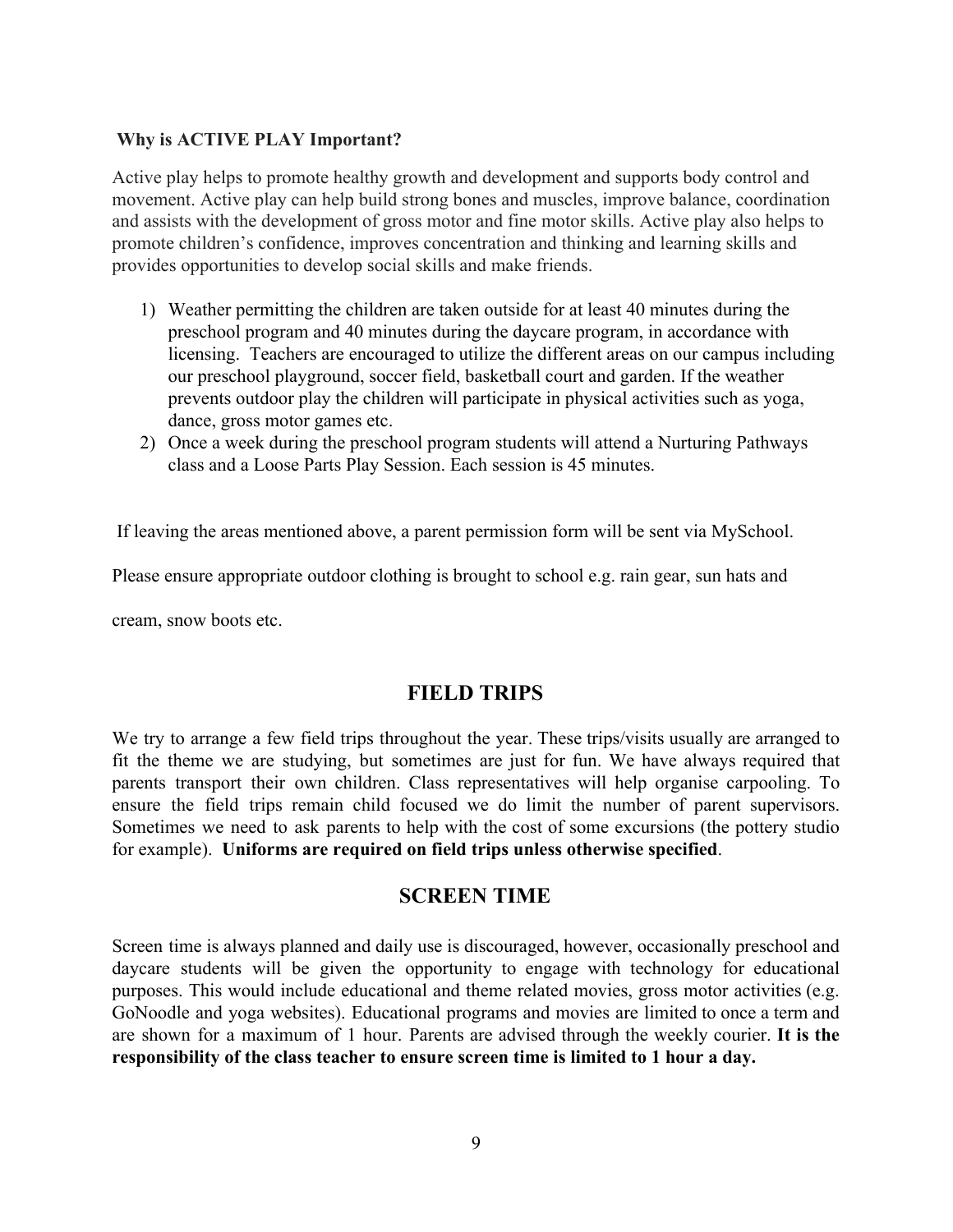## **PARENT GUILD/PARENT VOLUNTEERS**

We are always searching for the hidden talents and skills in our parent body. Please know that we love when parents want to come and share experiences and/or interesting articles with our young students and the child loves it when mom or dad or grandpa, etc. comes in as a special visitor.

The Preschool has a Guild Class Representative who assists with arranging events and organizing volunteers. If you are interested in volunteering, please let them know. Many thanks!

## **DISCIPLINE POLICY GUIDELINES**

Discipline is a continuous process of guiding behaviours to assist children in developing self-control, self-confidence and self-discipline. It is based on a concern for the safety and well being of each child.

We work at keeping discipline age appropriate. Different techniques may be used as no one way works all of the time for every child. We use a positive approach that avoids personal humiliation. The purpose of discipline in the classroom is to both prevent and manage children's behaviours.

Prevention:

We set clear and simple limits We state what behaviours are expected We reinforce appropriate behaviours We model We ignore minor things We encourage children to stay busy with purposeful "work"

Managing:

We use Diversion or distraction Natural or logical consequences Choices Modeling (watch how I do this) Redirection (change child's activity) Limit activity area Time-outs (either next to a teacher or away from the group but close by)

In our classroom any form of discipline, which could harm a child physically or emotionally is unacceptable. Physical restraint is not used but holding could be if a child has lost control and there is concern for the child's safety or that of other children.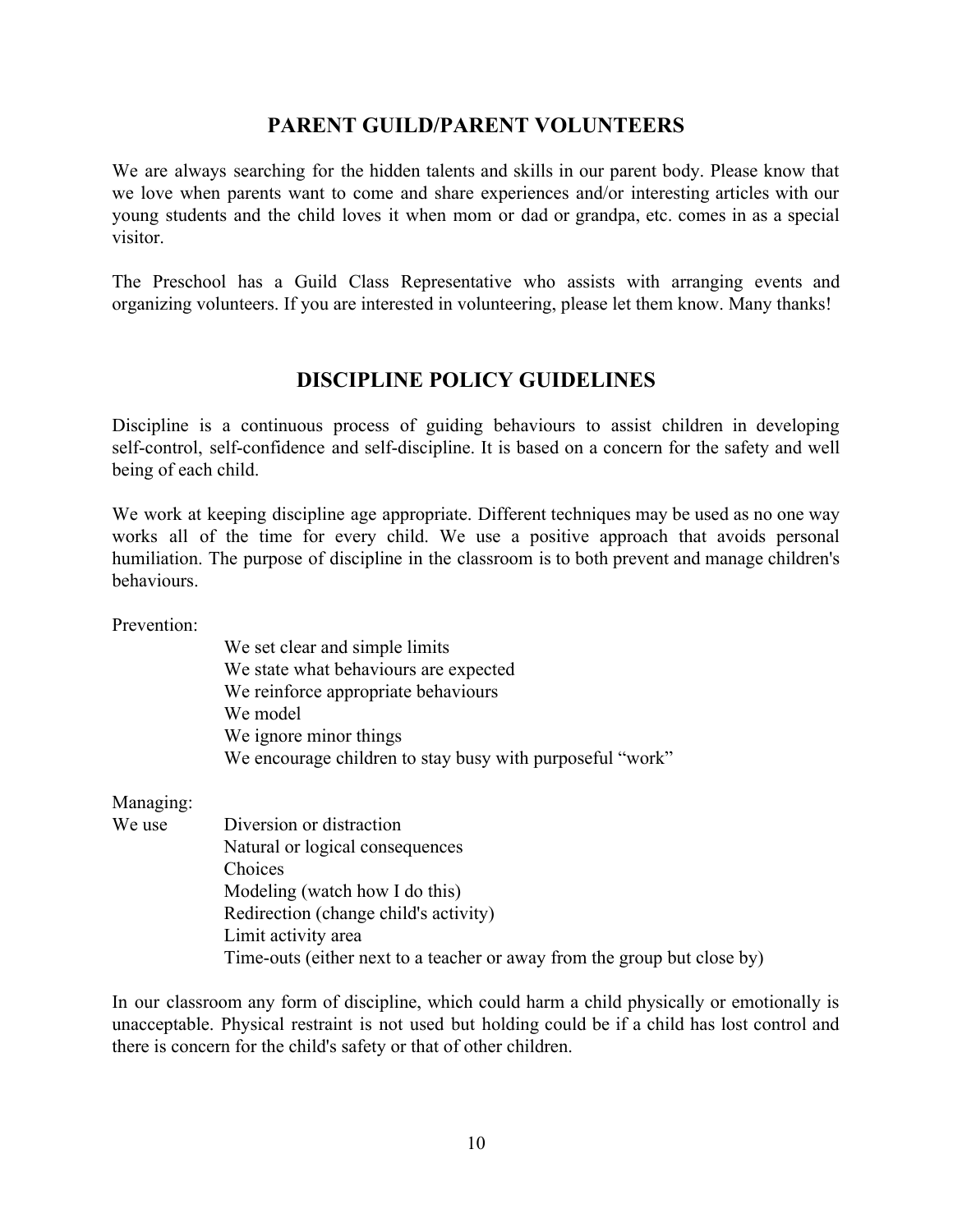Teachers will communicate with parents if their child's behaviours become a concern. Together, teachers and parents will form and implement a plan to positively change the unwanted behaviours.

We work at keeping our classrooms happy places. If it is obvious that a child is unhappy in our preschool (by displaying inappropriate behaviours for a long time) then parents may need to accept that our preschool program is not the best environment to meet their child's needs.

## *We like to see children proud of their achievements, their classroom and themselves!*

## **EVACUATION PROCEDURE TO OFF-SITE LOCATION**

In the event of a situation that requires the immediate evacuation of the school the following procedure will be followed:

Preschool Students:

Teachers will walk the students:

A) If Aberdeen Hall has to close:

UBCO, 1262 Discovery Avenue, Kelowna BC V1V 1V9 daycare center.

Students will be transported to the safe location by the preschool teachers in their vehicles and the school's white van driven by authorized personnel. The teachers will drive them to:

B) If the area including UBCO has to close:

Green Gables Daycare, 228 Valley Road, Kelowna, BC V1V 2G2 using the service road by the school.

Teachers will ensure the following items are taken:

- First Aid kit
- Emergency Cards
- Snacks and Drinks
- Books and Toys

# **SUSPECTED CHILD ABUSE OR NEGLECT**

Our Preschool has a history of attracting responsible and secure parents. We have never had reason to suspect child abuse in our student body; however, licensing now requires that we include, as parent information, a policy on child abuse. We are required by law to report any suspected or disclosed abuse of children in our care.

Warning signs that may indicate child abuse, according to the Family and Child Services Act:

- Unexplained ongoing bruises
- Unexplained fractures
- Constant complaints of sore throats or stomach aches that have no medical explanation
- Lack of reasonable hygiene
- Clothing extremely inappropriate to weather conditions